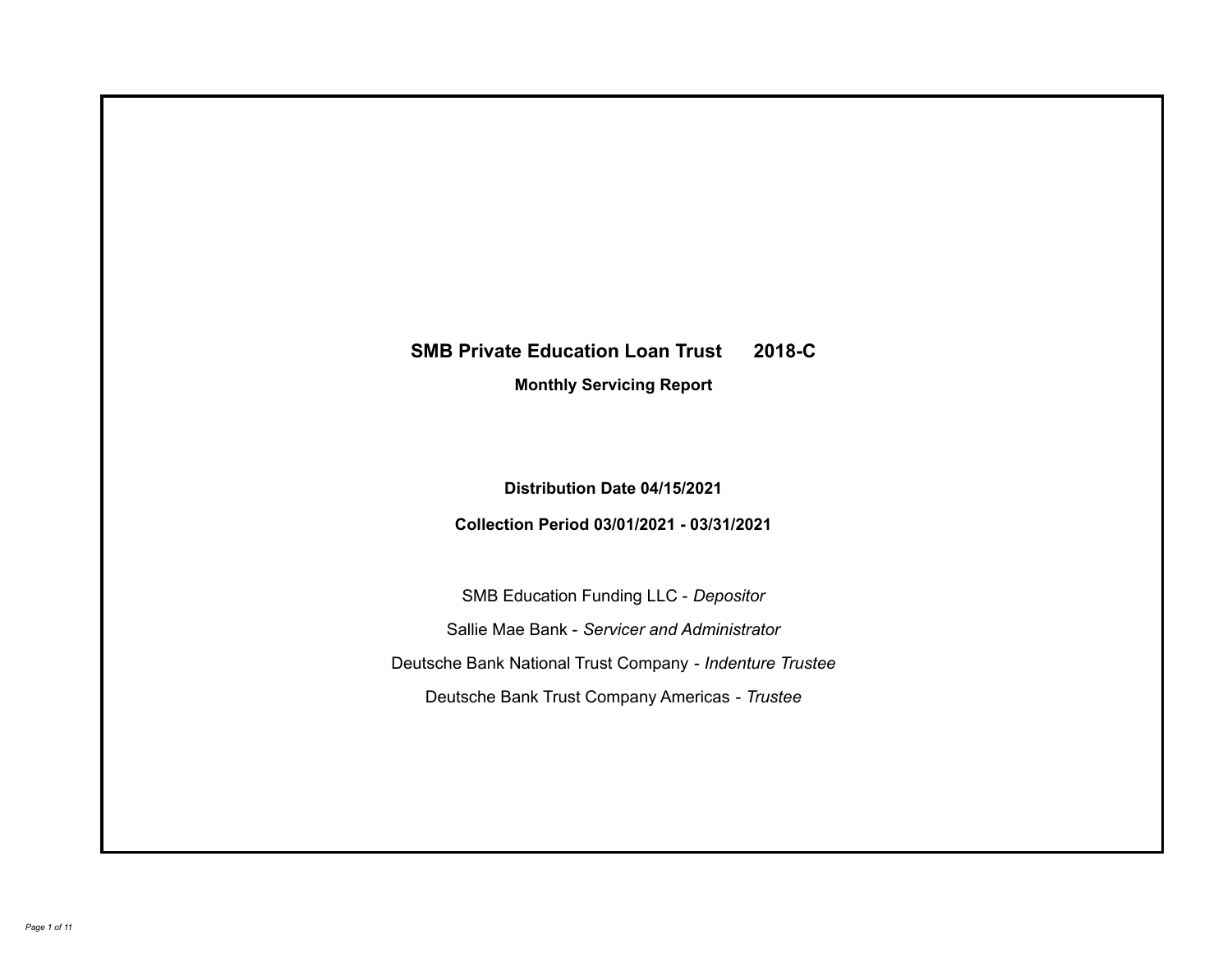A

| A            | <b>Student Loan Portfolio Characteristics</b>   |                   | <b>Settlement Date</b><br>09/19/2018 | 02/28/2021       | 03/31/2021       |
|--------------|-------------------------------------------------|-------------------|--------------------------------------|------------------|------------------|
|              | <b>Principal Balance</b>                        |                   | \$557,492,029.76                     | \$384,056,783.56 | \$374,827,856.20 |
|              | Interest to be Capitalized Balance              |                   | 38,025,828.51                        | 23, 153, 793. 14 | 23,275,594.29    |
|              | Pool Balance                                    |                   | \$595,517,858.27                     | \$407,210,576.70 | \$398,103,450.49 |
|              |                                                 |                   |                                      |                  |                  |
|              | Weighted Average Coupon (WAC)                   |                   | 9.62%                                | 8.21%            | 8.22%            |
|              | Weighted Average Remaining Term                 |                   | 137.72                               | 130.76           | 130.77           |
|              | Number of Loans                                 |                   | 48,318                               | 33,675           | 32,944           |
|              | Number of Borrowers                             |                   | 46,914                               | 32,789           | 32,081           |
|              | Pool Factor                                     |                   |                                      | 0.683792385      | 0.668499601      |
|              | Since Issued Total Constant Prepayment Rate (1) |                   |                                      | 12.36%           | 12.56%           |
|              |                                                 |                   |                                      |                  |                  |
| B            | <b>Debt Securities</b>                          | <b>Cusip/Isin</b> | 03/15/2021                           |                  | 04/15/2021       |
|              | A <sub>2</sub> A                                | 78449QAB3         | \$177,750,266.72                     |                  | \$173,175,815.72 |
|              | A2B                                             | 78449QAC1         | \$87,657,665.80                      |                  | \$85,401,772.15  |
|              | B                                               | 78449QAD9         | \$40,000,000.00                      |                  | \$40,000,000.00  |
|              |                                                 |                   |                                      |                  |                  |
| $\mathsf{C}$ | <b>Certificates</b>                             | <b>Cusip/Isin</b> | 03/15/2021                           |                  | 04/15/2021       |
|              | Residual                                        | 78449Q107         | \$100,000.00                         |                  | \$100,000.00     |
|              |                                                 |                   |                                      |                  |                  |
| D            | <b>Account Balances</b>                         |                   | 03/15/2021                           |                  | 04/15/2021       |
|              | Reserve Account Balance                         |                   | \$1,508,827.00                       |                  | \$1,508,827.00   |
|              |                                                 |                   |                                      |                  |                  |
| E            | <b>Asset / Liability</b>                        |                   | 03/15/2021                           |                  | 04/15/2021       |
|              | Overcollateralization Percentage                |                   | 25.00%                               |                  | 25.00%           |

Specified Overcollateralization Amount

Actual Overcollateralization Amount \$101,802,644.18

(1) For additional information, see 'Since Issued CPR Methodology' found on page 11 of this report.

\$99,525,862.62 \$99,525,862.62

\$101,802,644.18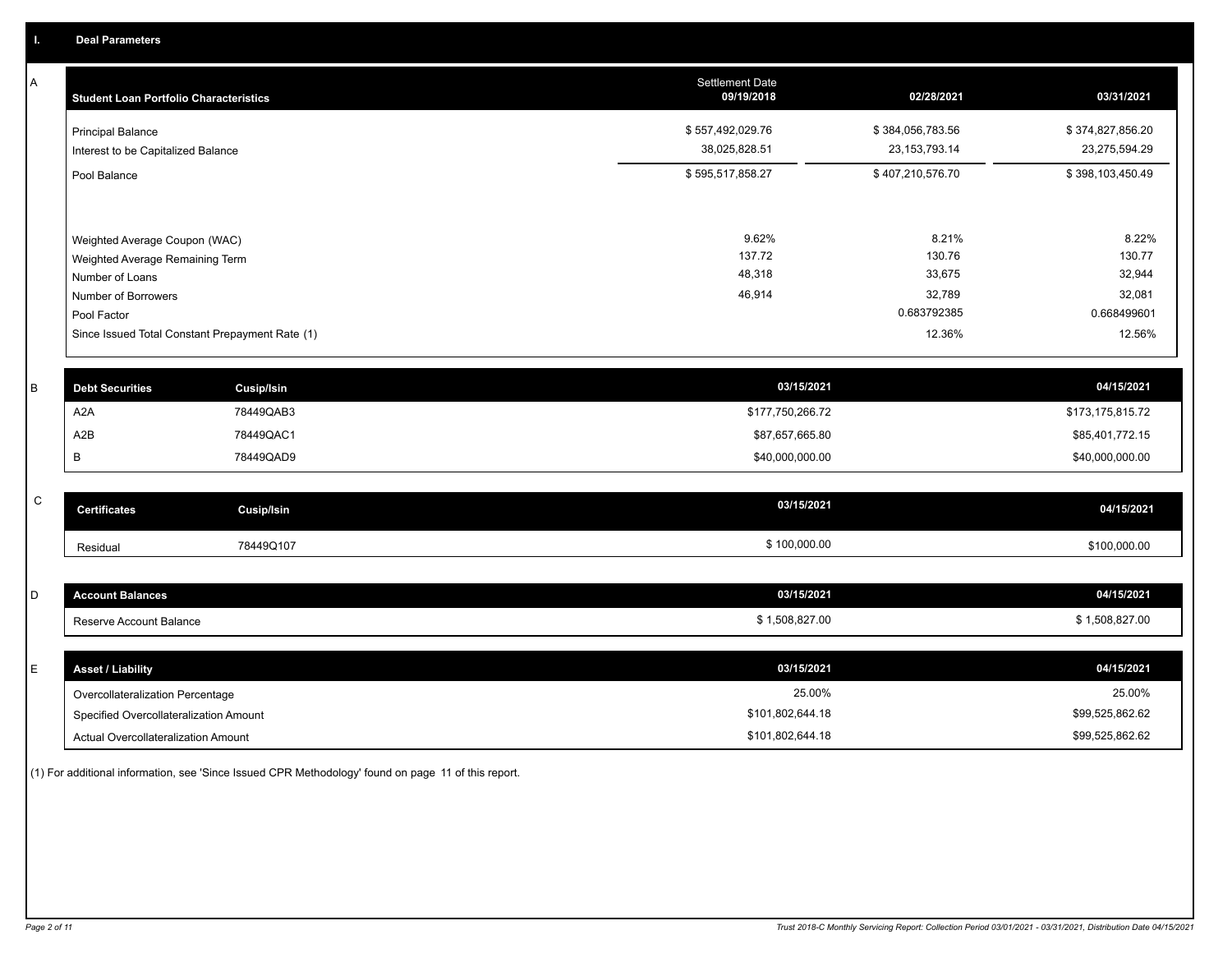| 9,236,781.06<br><b>Borrower Principal</b>                             |              |
|-----------------------------------------------------------------------|--------------|
|                                                                       |              |
| <b>Consolidation Activity Principal</b>                               | 0.00         |
| Seller Principal Reimbursement                                        | 0.00         |
| Servicer Principal Reimbursement                                      | 0.00         |
| Delinquent Principal Purchases by Servicer                            | 0.00         |
| <b>Other Principal Deposits</b>                                       | 28,222.53    |
| \$9,265,003.59<br><b>Total Principal Receipts</b>                     |              |
| В<br><b>Student Loan Interest Receipts</b>                            |              |
| <b>Borrower Interest</b>                                              | 1,933,551.43 |
| <b>Consolidation Activity Interest</b>                                | 0.00         |
| Seller Interest Reimbursement                                         | 0.00         |
| Servicer Interest Reimbursement                                       | 0.00         |
| Delinquent Interest Purchases by Servicer                             | 0.00         |
| <b>Other Interest Deposits</b>                                        | 176.82       |
| \$1,933,728.25<br><b>Total Interest Receipts</b>                      |              |
| C<br><b>Recoveries on Realized Losses</b>                             | \$57,991.93  |
| D<br><b>Investment Income</b>                                         | \$232.33     |
| E.<br><b>Funds Borrowed from Next Collection Period</b>               | \$0.00       |
| F<br><b>Funds Repaid from Prior Collection Period</b>                 | \$0.00       |
| G<br>Loan Sale or Purchase Proceeds                                   | \$0.00       |
| H<br><b>Initial Deposits to Distribution Account</b>                  | \$0.00       |
| <b>Excess Transferred from Other Accounts</b>                         | \$0.00       |
| <b>Borrower Benefit Reimbursements</b><br>J                           | \$0.00       |
| <b>Other Deposits</b><br>Κ                                            | \$0.00       |
| <b>Other Fees Collected</b><br>L                                      | \$0.00       |
| \$11,256,956.10<br><b>AVAILABLE FUNDS</b><br>М                        |              |
| Non-Cash Principal Activity During Collection Period<br>N             | \$36,076.23  |
| Aggregate Purchased Amounts by the Depositor, Servicer or Seller<br>O | \$28,399.35  |
| P<br>Aggregate Loan Substitutions                                     | \$0.00       |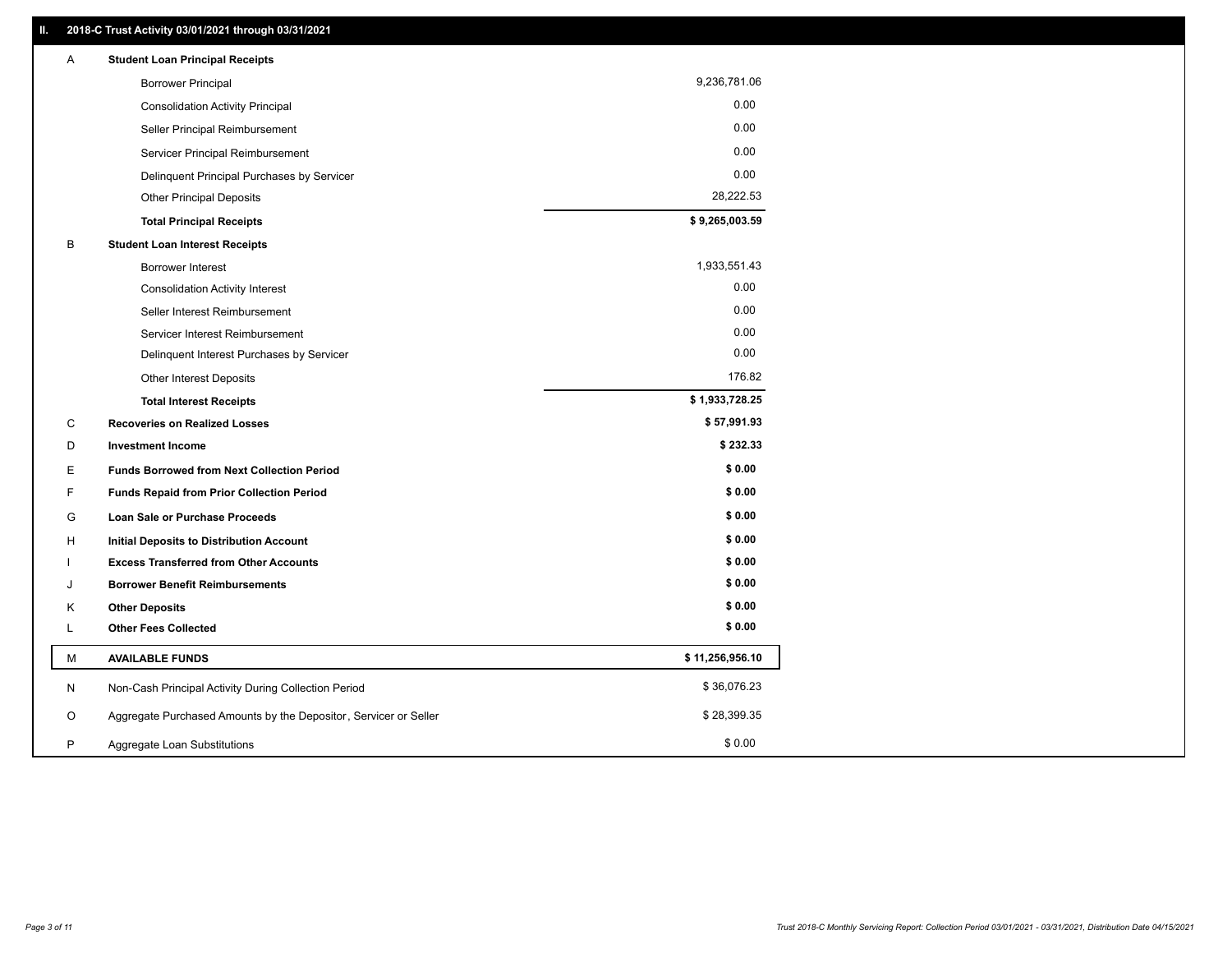|                   | <b>Loans by Repayment Status</b> |                          |            |                                                           |                |                            |                   |         |                                                           |                |                            |
|-------------------|----------------------------------|--------------------------|------------|-----------------------------------------------------------|----------------|----------------------------|-------------------|---------|-----------------------------------------------------------|----------------|----------------------------|
|                   |                                  |                          | 03/31/2021 |                                                           |                | 02/28/2021                 |                   |         |                                                           |                |                            |
|                   |                                  | <b>Wtd Avg</b><br>Coupon | # Loans    | Principal and<br><b>Interest Accrued</b><br>to Capitalize | % of Principal | % of Loans in<br>Repay (1) | Wtd Avg<br>Coupon | # Loans | Principal and<br><b>Interest Accrued</b><br>to Capitalize | % of Principal | % of Loans in<br>Repay (1) |
| INTERIM:          | IN SCHOOL                        | 9.45%                    | 2,572      | \$40,674,059.69                                           | 10.217%        | $-$ %                      | 9.44%             | 2,563   | \$40,019,051.41                                           | 9.828%         | $-$ %                      |
|                   | GRACE                            | 9.41%                    | 602        | \$8,939,521.79                                            | 2.246%         | $-$ %                      | 9.43%             | 676     | \$10,167,720.94                                           | 2.497%         | $-$ %                      |
|                   | <b>DEFERMENT</b>                 | 8.82%                    | 2,132      | \$28,622,768.09                                           | 7.190%         | $-$ %                      | 8.80%             | 2,122   | \$28,502,693.92                                           | 6.999%         | $-$ %                      |
| <b>REPAYMENT:</b> | <b>CURRENT</b>                   | 7.94%                    | 26,139     | \$296,706,833.79                                          | 74.530%        | 92.759%                    | 7.93%             | 26,724  | \$304,112,715.30                                          | 74.682%        | 92.570%                    |
|                   | 31-60 DAYS DELINQUENT            | 8.61%                    | 267        | \$4,147,552.91                                            | 1.042%         | 1.297%                     | 8.87%             | 322     | \$4,689,029.40                                            | 1.151%         | 1.427%                     |
|                   | 61-90 DAYS DELINQUENT            | 8.79%                    | 118        | \$1,827,284.62                                            | 0.459%         | 0.571%                     | 8.52%             | 171     | \$2,376,968.13                                            | 0.584%         | 0.724%                     |
|                   | > 90 DAYS DELINQUENT             | 9.16%                    | 92         | \$1,265,831.02                                            | 0.318%         | 0.396%                     | 8.86%             | 95      | \$1,699,681.52                                            | 0.417%         | 0.517%                     |
|                   | <b>FORBEARANCE</b>               | 8.39%                    | 1,022      | \$15,919,598.58                                           | 3.999%         | 4.977%                     | 8.39%             | 1,002   | \$15,642,716.08                                           | 3.841%         | 4.762%                     |
| <b>TOTAL</b>      |                                  |                          | 32,944     | \$398,103,450.49                                          | 100.00%        | 100.00%                    |                   | 33,675  | \$407,210,576.70                                          | 100.00%        | 100.00%                    |

Percentages may not total 100% due to rounding \*

1 Loans classified in "Repayment" include any loan for which interim interest only, \$25 fixed payments or full principal and interest payments are due.

|                 | <b>Loans by Borrower Status</b>                                                                                              |                          |         |                                                                  |                |                                |                          |         |                                                                  |                |                                |
|-----------------|------------------------------------------------------------------------------------------------------------------------------|--------------------------|---------|------------------------------------------------------------------|----------------|--------------------------------|--------------------------|---------|------------------------------------------------------------------|----------------|--------------------------------|
|                 |                                                                                                                              |                          |         | 03/31/2021                                                       |                |                                | 02/28/2021               |         |                                                                  |                |                                |
|                 |                                                                                                                              | <b>Wtd Avg</b><br>Coupon | # Loans | <b>Principal and</b><br><b>Interest Accrued</b><br>to Capitalize | % of Principal | % of Loans in<br>P&I Repay (2) | <b>Wtd Avg</b><br>Coupon | # Loans | <b>Principal and</b><br><b>Interest Accrued</b><br>to Capitalize | % of Principal | % of Loans in<br>P&I Repay (2) |
| <b>INTERIM:</b> | IN SCHOOL                                                                                                                    | 8.94%                    | 5,037   | \$77,468,305.86                                                  | 19.459%        | $-$ %                          | 8.94%                    | 5,022   | \$76,641,493.02                                                  | 18.821%        | $-$ %                          |
|                 | <b>GRACE</b>                                                                                                                 | 9.00%                    | 1,144   | \$16,472,632.12                                                  | 4.138%         | $-$ %                          | 8.97%                    | 1,297   | \$19,083,227.21                                                  | 4.686%         | $-$ %                          |
|                 | <b>DEFERMENT</b>                                                                                                             | 8.47%                    | 3,941   | \$50,439,672.02                                                  | 12.670%        | $-$ %                          | 8.47%                    | 3,925   | \$50,261,241.17                                                  | 12.343%        | $-$ %                          |
| P&I REPAYMENT:  | <b>CURRENT</b>                                                                                                               | 7.85%                    | 21,357  | \$231,013,935.25                                                 | 58.029%        | 91.050%                        | 7.84%                    | 21,866  | \$237,177,187.07                                                 | 58.244%        | 90.794%                        |
|                 | 31-60 DAYS DELINQUENT                                                                                                        | 8.57%                    | 242     | \$3,799,403.66                                                   | 0.954%         | 1.497%                         | 8.85%                    | 309     | \$4,520,373.20                                                   | 1.110%         | 1.730%                         |
|                 | 61-90 DAYS DELINQUENT                                                                                                        | 8.78%                    | 112     | \$1,747,631.32                                                   | 0.439%         | 0.689%                         | 8.40%                    | 163     | \$2,212,565.41                                                   | 0.543%         | 0.847%                         |
|                 | > 90 DAYS DELINQUENT                                                                                                         | 9.16%                    | 89      | \$1,242,271.68                                                   | 0.312%         | 0.490%                         | 8.88%                    | 91      | \$1,671,773.54                                                   | 0.411%         | 0.640%                         |
|                 | <b>FORBEARANCE</b>                                                                                                           | 8.39%                    | 1,022   | \$15,919,598.58                                                  | 3.999%         | 6.274%                         | 8.39%                    | 1,002   | \$15,642,716.08                                                  | 3.841%         | 5.988%                         |
| <b>TOTAL</b>    | Percentages may not total 100% due to rounding                                                                               |                          | 32,944  | \$398,103,450.49                                                 | 100.00%        | 100.00%                        |                          | 33,675  | \$407,210,576.70                                                 | 100.00%        | 100.00%                        |
|                 | 2 Loans classified in "P&I Repayment" includes only those loans for which scheduled principal and interest payments are due. |                          |         |                                                                  |                |                                |                          |         |                                                                  |                |                                |

To conform with company standard reporting these sections now include Princial and Interest Accrued to Capitalize .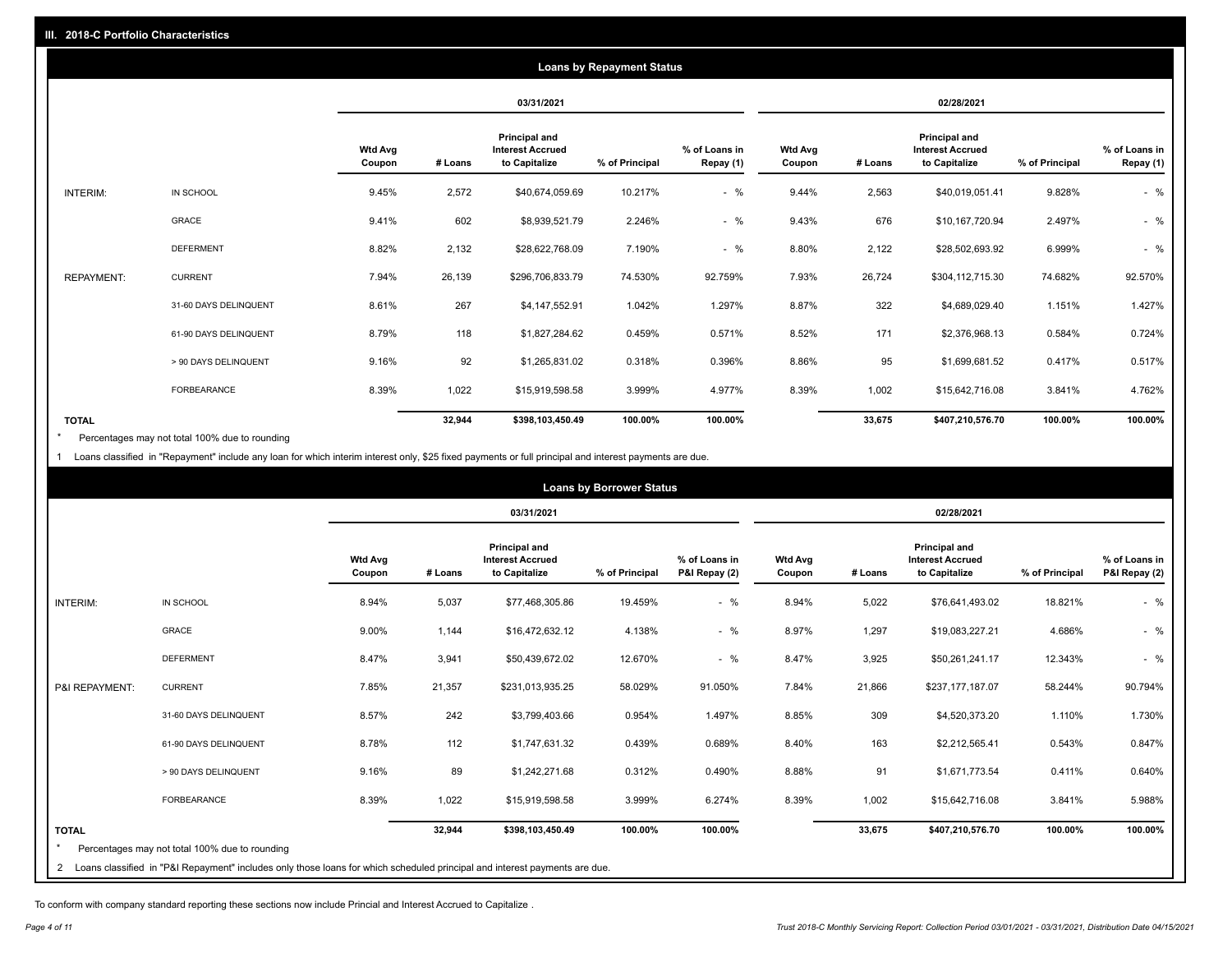|                                                                                                  | 3/31/2021        | 2/28/2021        |  |
|--------------------------------------------------------------------------------------------------|------------------|------------------|--|
| Pool Balance                                                                                     | \$398,103,450.49 | \$407,210,576.70 |  |
| Total # Loans                                                                                    | 32,944           | 33,675           |  |
| Total # Borrowers                                                                                | 32,081           | 32,789           |  |
| Weighted Average Coupon                                                                          | 8.22%            | 8.21%            |  |
| Weighted Average Remaining Term                                                                  | 130.77           | 130.76           |  |
| Percent of Pool - Cosigned                                                                       | 93.2%            | 93.3%            |  |
| Percent of Pool - Non Cosigned                                                                   | 6.8%             | 6.7%             |  |
| Borrower Interest Accrued for Period                                                             | \$2,621,065.23   | \$2,433,763.16   |  |
| Outstanding Borrower Interest Accrued                                                            | \$26,268,915.05  | \$26,216,665.09  |  |
| Gross Principal Realized Loss - Periodic *                                                       | \$557,454.85     | \$476,561.48     |  |
| Gross Principal Realized Loss - Cumulative *                                                     | \$11,948,717.22  | \$11,391,262.37  |  |
| Recoveries on Realized Losses - Periodic                                                         | \$57,991.93      | \$64,132.36      |  |
| Recoveries on Realized Losses - Cumulative                                                       | \$1,244,261.33   | \$1,186,269.40   |  |
| Net Losses - Periodic                                                                            | \$499,462.92     | \$412,429.12     |  |
| Net Losses - Cumulative                                                                          | \$10,704,455.89  | \$10,204,992.97  |  |
| Non-Cash Principal Activity - Capitalized Interest                                               | \$594,790.54     | \$1,231,444.33   |  |
| Since Issued Total Constant Prepayment Rate (CPR) (1)                                            | 12.56%           | 12.36%           |  |
| <b>Loan Substitutions</b>                                                                        | \$0.00           | \$0.00           |  |
| <b>Cumulative Loan Substitutions</b>                                                             | \$0.00           | \$0.00           |  |
| <b>Unpaid Servicing Fees</b>                                                                     | \$0.00           | \$0.00           |  |
| <b>Unpaid Administration Fees</b>                                                                | \$0.00           | \$0.00           |  |
| <b>Unpaid Carryover Servicing Fees</b>                                                           | \$0.00           | \$0.00           |  |
| Note Interest Shortfall                                                                          | \$0.00           | \$0.00           |  |
| Loans in Modification                                                                            | \$19,086,881.68  | \$19,512,462.80  |  |
| % of Loans in Modification as a % of Loans in Repayment (P&I)                                    | 8.03%            | 7.95%            |  |
|                                                                                                  |                  |                  |  |
| % Annualized Gross Principal Realized Loss - Periodic as a %<br>of Loans in Repayment (P&I) * 12 | 2.81%            | 2.33%            |  |
| % Gross Principal Realized Loss - Cumulative as a % of                                           |                  |                  |  |
| Original Pool Balance                                                                            | 2.01%            | 1.91%            |  |

\* In accordance with the Servicer's current policies and procedures, after September 1, 2017 loans subject to bankruptcy claims generally will not be reported as a charged- off unless and until they are delinquent for 120

(1) For additional information, see 'Since Issued CPR Methodology' found on page 11 of this report.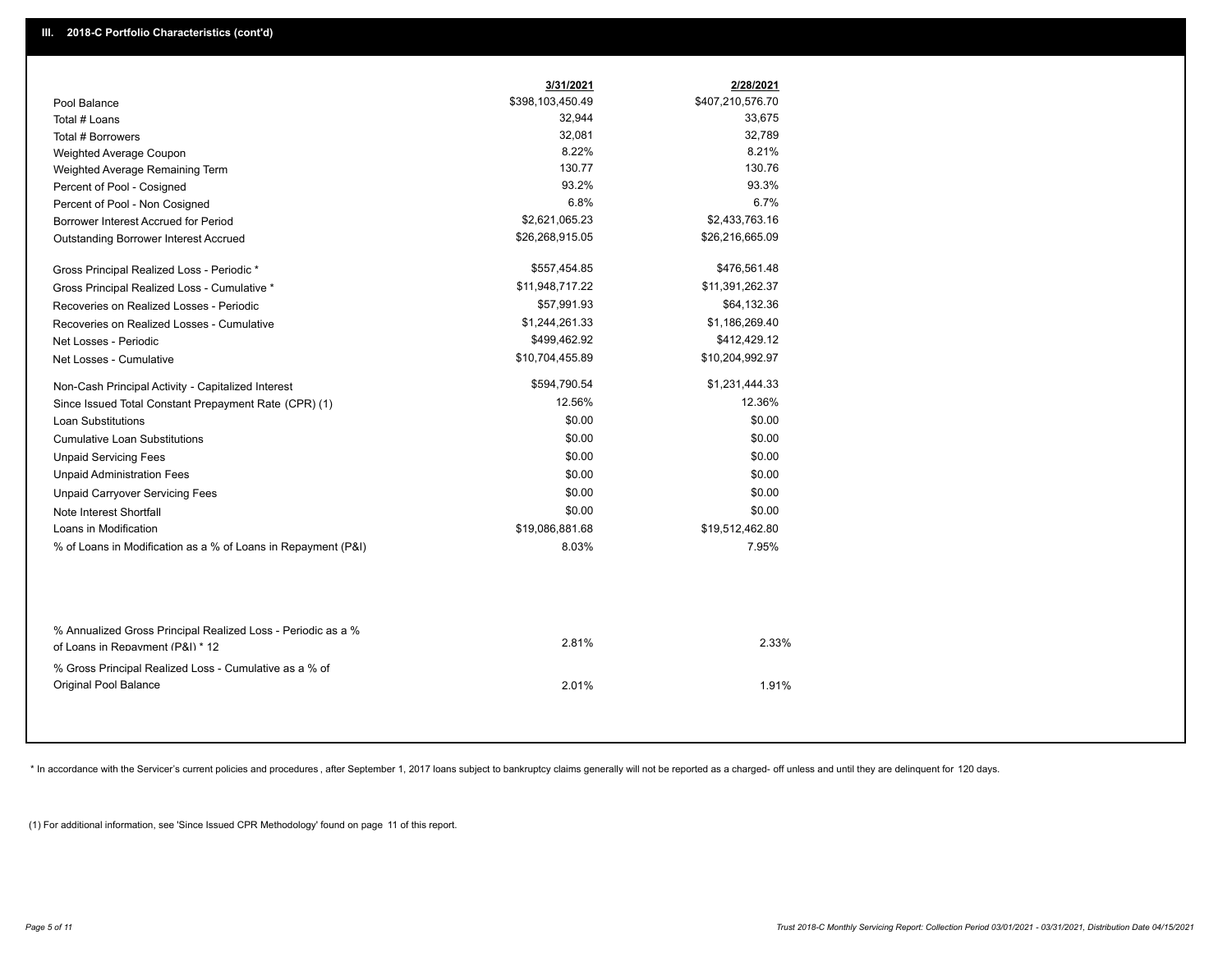## **Loan Program**

A

|                                    | Weighted<br>Average | # LOANS | <b>\$ AMOUNT</b> | $%$ *    |
|------------------------------------|---------------------|---------|------------------|----------|
| - Smart Option Interest-Only Loans | 7.10%               | 7,682   | \$67,660,866.46  | 16.996%  |
| - Smart Option Fixed Pay Loans     | 8.23%               | 8,187   | \$119,755,677.37 | 30.082%  |
| - Smart Option Deferred Loans      | 8.58%               | 17.075  | \$210,686,906.66 | 52.923%  |
| - Other Loan Programs              | $0.00\%$            | 0       | \$0.00           | 0.000%   |
| <b>Total</b>                       | 8.22%               | 32,944  | \$398,103,450.49 | 100.000% |

\* Percentages may not total 100% due to rounding

B

C

**Index Type**

|                       | Weighted<br>Average | # LOANS | <b>S AMOUNT</b>  | $%$ *    |
|-----------------------|---------------------|---------|------------------|----------|
| - Fixed Rate Loans    | 9.19%               | 10,545  | \$137,110,276.41 | 34.441%  |
| - LIBOR Indexed Loans | 7.72%               | 22,399  | \$260,993,174.08 | 65.559%  |
| - Other Index Rates   | $0.00\%$            |         | \$0.00           | 0.000%   |
| Total                 | 8.22%               | 32,944  | \$398,103,450.49 | 100.000% |

\* Percentages may not total 100% due to rounding

# **Weighted Average Recent FICO**

| $0 - 639$            | 1,979  | \$22,837,385.32  | 5.737%   |
|----------------------|--------|------------------|----------|
| 640 - 669            | 1,921  | \$22,374,071.84  | 5.620%   |
| 670 - 699            | 3,558  | \$44,395,618.38  | 11.152%  |
| 700 - 739            | 7,030  | \$88,010,032.60  | 22.107%  |
| $740 +$              | 18,455 | \$220,483,036.16 | 55.383%  |
| $N/A$ <sub>(1)</sub> |        | \$3,306.19       | 0.001%   |
| <b>Total</b>         | 32,944 | \$398,103,450.49 | 100.000% |
|                      |        |                  |          |

To conform with company standard reporting these sections now include Princial and Interest Accrued to Capitalize .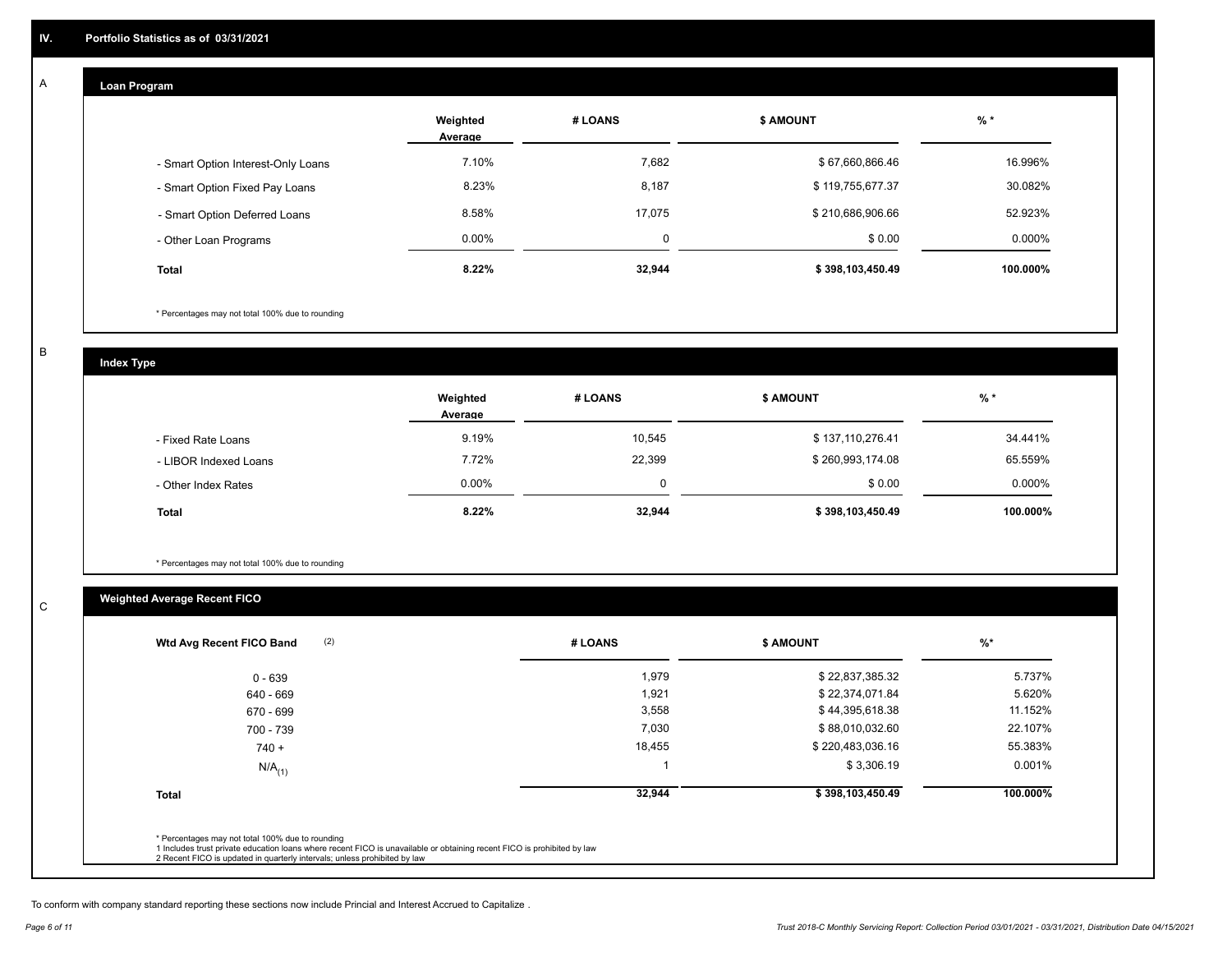| V. |       | 2018-C Reserve Account and Principal Distribution Calculations                       |                  |  |
|----|-------|--------------------------------------------------------------------------------------|------------------|--|
| А. |       | <b>Reserve Account</b>                                                               |                  |  |
|    |       | Specified Reserve Account Balance                                                    | \$1,508,827.00   |  |
|    |       | <b>Actual Reserve Account Balance</b>                                                | \$1,508,827.00   |  |
| В. |       | <b>Principal Distribution Amount</b>                                                 |                  |  |
|    | i.    | <b>Class A Notes Outstanding</b>                                                     | \$265,407,932.52 |  |
|    | ii.   | Pool Balance                                                                         | \$398,103,450.49 |  |
|    | iii.  | First Priority Principal Distribution Amount (i - ii)                                | \$0.00           |  |
|    | iv.   | Class A and B Notes Outstanding                                                      | \$305,407,932.52 |  |
|    | v.    | First Priority Principal Distribution Amount                                         | \$0.00           |  |
|    | vi.   | Pool Balance                                                                         | \$398,103,450.49 |  |
|    | vii.  | Specified Overcollateralization Amount                                               | \$99,525,862.62  |  |
|    | viii. | Regular Principal Distribution Amount (if (iv > 0, (iv - v) - (vi - vii))            | \$6,830,344.65   |  |
|    | ix.   | Pool Balance                                                                         | \$398,103,450.49 |  |
|    | х.    | 10% of Initial Pool Balance                                                          | \$59,551,785.83  |  |
|    | xi.   | First Priority Principal Distribution Amount                                         | \$0.00           |  |
|    | xii.  | Regular Principal Distribution Amount                                                | \$6,830,344.65   |  |
|    | xiii. | Available Funds (after payment of waterfall items A through I)                       | \$3,426,599.26   |  |
|    |       | xiv. Additional Principal Distribution Amount (if(vi <= x,min(xiii, vi - xi - xii))) | \$0.00           |  |
|    |       |                                                                                      |                  |  |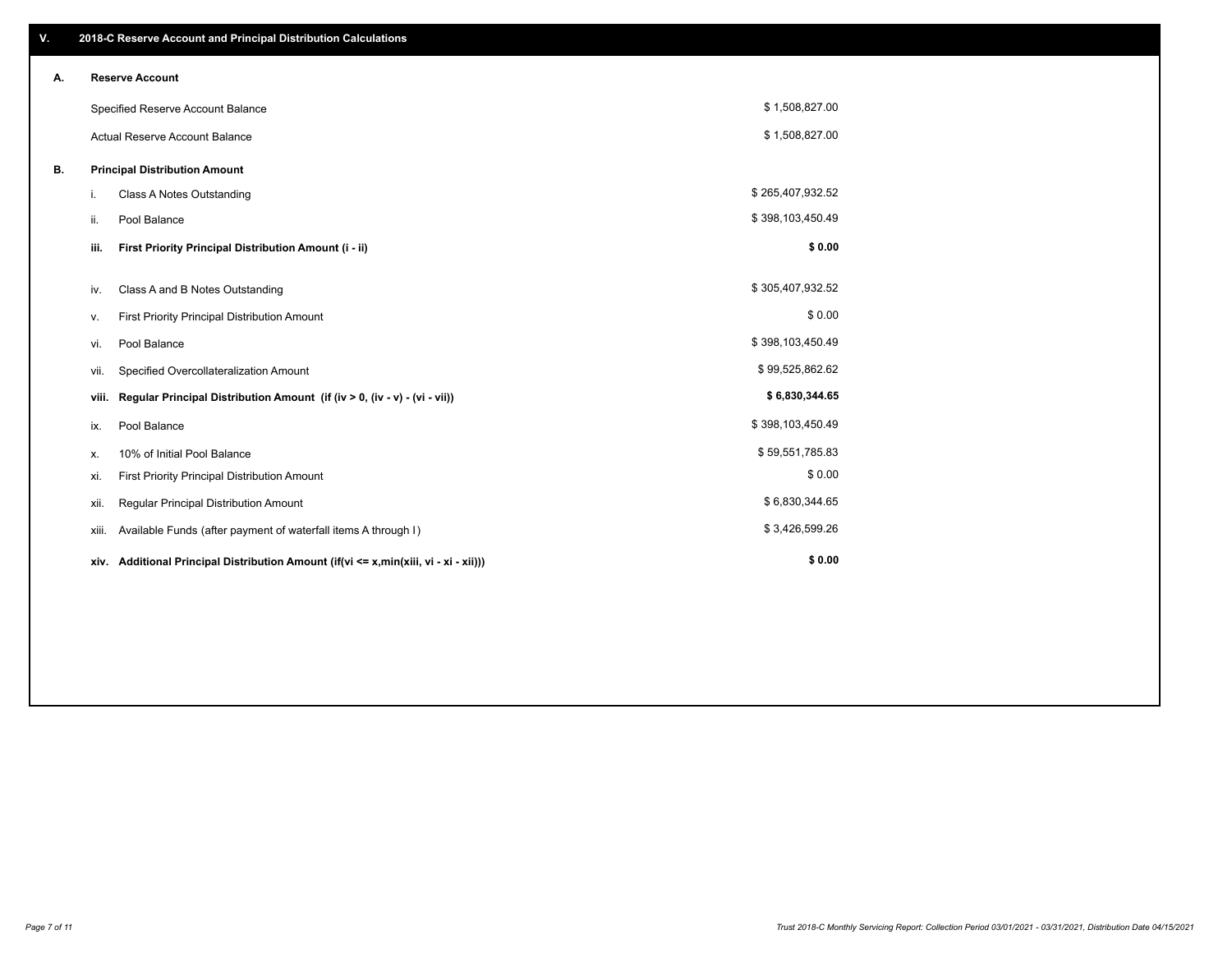|    |                                                         | Paid           | <b>Funds Balance</b> |
|----|---------------------------------------------------------|----------------|----------------------|
|    | <b>Total Available Funds</b>                            |                | \$11,256,956.10      |
| A  | <b>Trustee Fees</b>                                     | \$0.00         | \$11,256,956.10      |
| B  | <b>Servicing Fees</b>                                   | \$256,037.86   | \$11,000,918.24      |
| C  | i. Administration Fees                                  | \$8,333.00     | \$10,992,585.24      |
|    | ii. Unreimbursed Administrator Advances plus any Unpaid | \$0.00         | \$10,992,585.24      |
| D  | Class A Noteholders Interest Distribution Amount        | \$602,308.00   | \$10,390,277.24      |
| Е  | First Priority Principal Payment                        | \$0.00         | \$10,390,277.24      |
| F. | Class B Noteholders Interest Distribution Amount        | \$133,333.33   | \$10,256,943.91      |
| G  | <b>Reinstatement Reserve Account</b>                    | \$0.00         | \$10,256,943.91      |
| H  | Regular Principal Distribution                          | \$6,830,344.65 | \$3,426,599.26       |
|    | <b>Carryover Servicing Fees</b>                         | \$0.00         | \$3,426,599.26       |
| J  | Additional Principal Distribution Amount                | \$0.00         | \$3,426,599.26       |
| Κ  | Unpaid Expenses of Trustee                              | \$0.00         | \$3,426,599.26       |
| L  | Unpaid Expenses of Administrator                        | \$0.00         | \$3,426,599.26       |
| М  | Remaining Funds to the Residual Certificateholders      | \$3,426,599.26 | \$0.00               |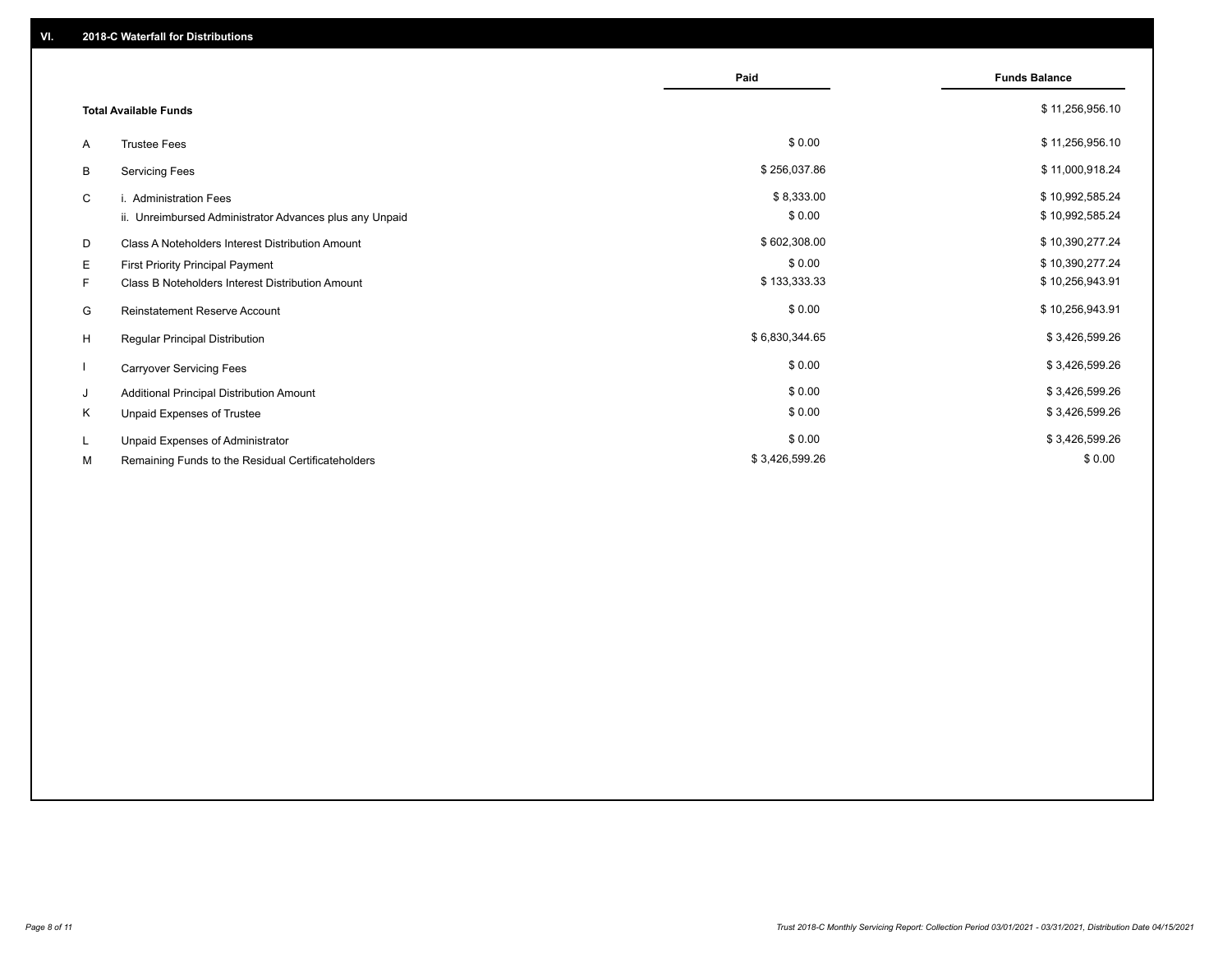| <b>Distribution Amounts</b>                                |                         |                         |                         |
|------------------------------------------------------------|-------------------------|-------------------------|-------------------------|
|                                                            | A <sub>2</sub> A        | A <sub>2</sub> B        | в                       |
| Cusip/Isin                                                 | 78449QAB3               | 78449QAC1               | 78449QAD9               |
| <b>Beginning Balance</b>                                   | \$177,750,266.72        | \$87,657,665.80         | \$40,000,000.00         |
| Index                                                      | <b>FIXED</b>            | <b>LIBOR</b>            | <b>FIXED</b>            |
| Spread/Fixed Rate                                          | 3.63%                   | 0.75%                   | 4.00%                   |
| Record Date (Days Prior to Distribution)                   | 1 NEW YORK BUSINESS DAY | 1 NEW YORK BUSINESS DAY | 1 NEW YORK BUSINESS DAY |
| <b>Accrual Period Begin</b>                                | 3/15/2021               | 3/15/2021               | 3/15/2021               |
| <b>Accrual Period End</b>                                  | 4/15/2021               | 4/15/2021               | 4/15/2021               |
| Daycount Fraction                                          | 0.08333333              | 0.08611111              | 0.08333333              |
| Interest Rate*                                             | 3.63000%                | 0.85600%                | 4.00000%                |
| <b>Accrued Interest Factor</b>                             | 0.003025000             | 0.000737111             | 0.003333333             |
| <b>Current Interest Due</b>                                | \$537,694.56            | \$64,613.44             | \$133,333.33            |
| Interest Shortfall from Prior Period Plus Accrued Interest | $\mathcal{S}$ -         | $\frac{1}{2}$           | $\mathcal{S}$ -         |
| <b>Total Interest Due</b>                                  | \$537,694.56            | \$64,613.44             | \$133,333.33            |
| <b>Interest Paid</b>                                       | \$537,694.56            | \$64,613.44             | \$133,333.33            |
| <b>Interest Shortfall</b>                                  | $\mathsf{\$}$ -         | $$ -$                   | $\mathsf{\$}$ -         |
| <b>Principal Paid</b>                                      | \$4,574,451.00          | \$2,255,893.65          | $\mathsf{\$}$ -         |
| <b>Ending Principal Balance</b>                            | \$173,175,815.72        | \$85,401,772.15         | \$40,000,000.00         |
| Paydown Factor                                             | 0.020887904             | 0.020887904             | 0.000000000             |
| <b>Ending Balance Factor</b>                               | 0.790757149             | 0.790757150             | 1.000000000             |

\* Pay rates for Current Distribution. For the interest rates applicable to the next distribution date, please see https://www.salliemae.com/about/investors/data/SMBabrate.txt.

**VII. 2018-C Distributions**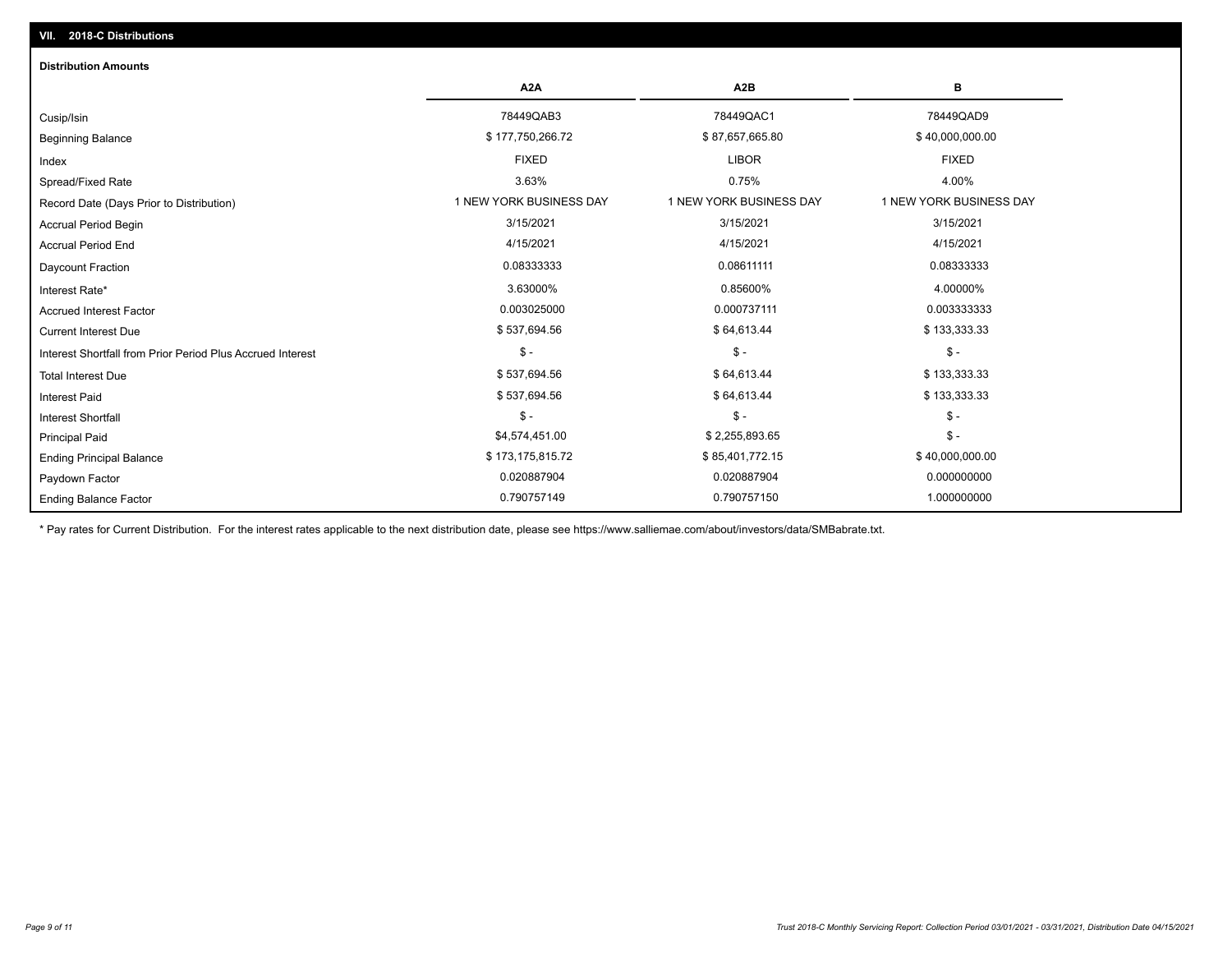#### **Since Issued Total CPR**

$$
\text{total CPR} = 1 - \left(\frac{APB}{PPB}\right)^{\left(\frac{12}{MSC}\right)}
$$

APB = Actual period-end Pool Balance PPB = Projected period-end Pool Balance assuming no prepayments and no defaults Pool Balance = Sum(Principal Balance + Interest Accrued to Capitalize Balance) MSC = Months Since Cut-Off

 $\mathsf{I}$ J λ

#### **Since-Issued Total Constant Prepayment Rate (CPR)**

Since-Issued Total CPR measures prepayments, both voluntary and involuntary, for a trust student loan pool over the life of a transaction. For each trust distribution, the actual month-end pool balance is compared against a month-end pool balance originally projected at issuance assuming no prepayments and defaults. For purposes of Since- Issued Total CPR calculations, projected period end pool balance assumes in-school status loans have up to a six month grace period before moving to repayment, grace status loans remain in grace status until their status end date and then to move to full principal and interest repayment, loans subject to interim interest or fixed payments during their in-school and grace period continue paying interim interest or fixed payments until full